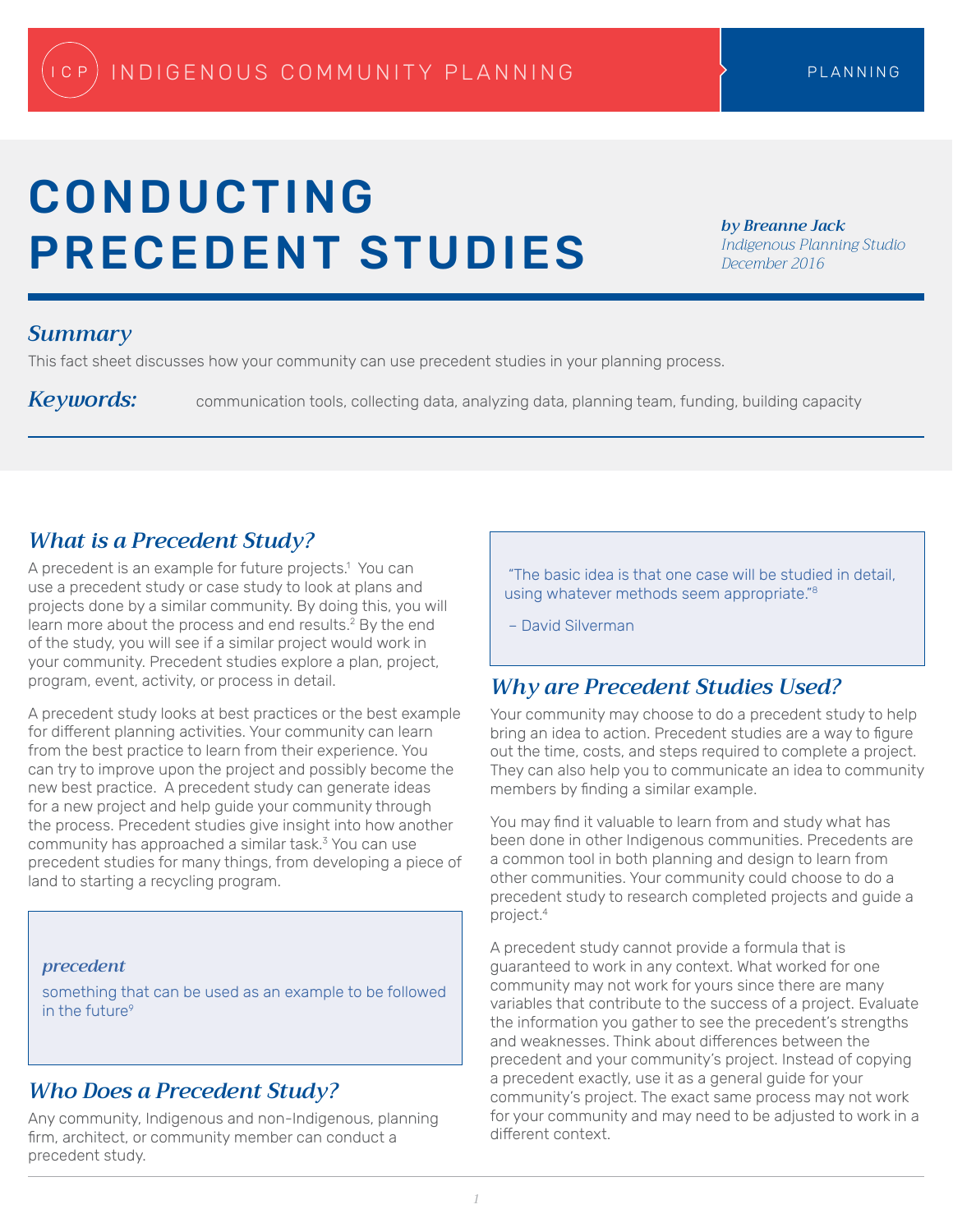## *How are Precedent Studies Used?*

You can use a precedent study to guide your project. The lessons you learn from your precedent study help your project go faster and with fewer issues. Precedents are also good for finding ideas, thinking outside the box, and trying something different.<sup>5</sup>

For example, in the pre-planning phase, you could look at another First Nation's plan. Doing this could help you define your scope, set a realistic timeline, and find resources. In the planning phase, you might look at precedents for exciting community engagement activities or interesting ways to share your community vision. Finally, if one of your community's objectives is to build a new water treatment plant, you could use a precedent study in the implementation phase. You could research a community with the system you're looking to build and find out things like how much it cost, how much time it took to build, community satisfaction, and if there have been problems with it.

# *When are Precedent Studies Done?*

Precedent studies can be done at any stage of a planning process to help a project move forward. They are usually completed at the beginning of the planning process to help make decisions about the project and figure out how long it will take.

# *How are Precedents Found?*

You can find precedents in many ways, including the internet, newspapers or journals, or word of mouth. There is no right or wrong way to find precedents. However, differences between the communities may require changes to the process to reach a desired end result.

# *How are Precedent Studies Done?*

A precedent study is a research project. You can find information on your precedent on the internet, in newspapers, magazines, journals, and books. You may also visit the project to learn more about it from being on site. You can talk to people who work there or who helped guide the project.<sup>6</sup>

It is important to choose a precedent that is similar to the one your community is exploring. It is also important to have access to lots of information about the project. The more information available, the better. Otherwise, it will be hard to learn from and find lessons to apply to your project. Knowing a lot about a project will make it a lot easier to apply similar concepts and approaches to the new project.

The content of a precedent study depends on the specific project. You may include pictures, a detailed description of the project, location, context, cost, support, timelines, market analysis/current value, community approval process, demographics, and why this precedent is important to the proposed project.7

The length of a precedent study is not important - it could be one page or ten. What matters is that it includes information needed to help your community make a decision on a project or provide ideas for a potential project. Creating one document that combines all of the information on a project can save time later.

You can use the following four steps when doing your study:



*Figure 1 | Steps in conducting a precedent study.*

# *Final Thoughts*

Precedent studies are a great tool you can use in your planning process. They can help you learn about the successes and challenges of a project or process you're about to undertake. You can learn lessons from another community's experience to guide your own. Precedent studies can be used for your planning process, a new infrastructure project, or anything else you can think of. They often don't take a lot of technical expertise or cost a lot of money. Plus, a lot of information can be gathered online, with a phone call, or with a site visit, so they can be done by just about anyone.